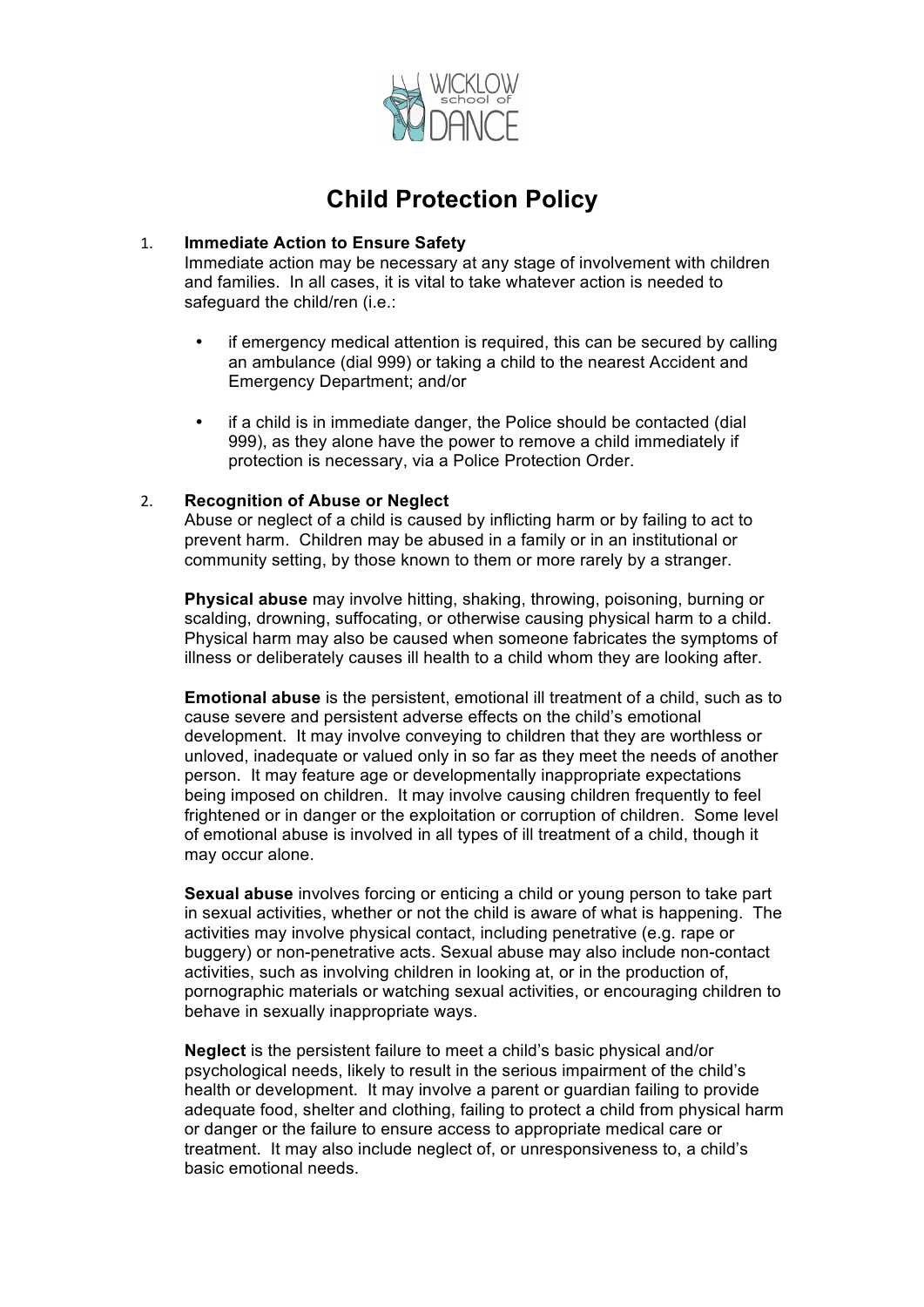Individuals within WSD to be alert to the potential abuse of children.

WSD should know how to recognise and act upon indicators of abuse or potential abuse involving children. There is an expected responsibility for all members of staff to respond to any suspected or actual abuse of a child, in accordance with these procedures.

It is good practice to be as open and honest as possible with parents/guardians about any concerns.

## *However, you must not discuss your concerns with parents/guardians in the following circumstances:*

- where sexual abuse is suspected;
- where organised or multiple abuse is suspected:
- where fictitious illness by proxy (also known as Munchausen Syndrome by proxy) is suspected; and/or
- where contacting parents/guardians would place a child, yourself or others at immediate risk.

## **What to do if children talk to you about abuse or neglect**

It is recognised that a child may seek you out to share information about abuse or neglect or talk spontaneously (individually or in groups) when you are present. In these situations, you must:

- listen carefully to the child **DO NOT** directly question the child;
- give the child time and attention;
- allow the child to give a spontaneous account do not stop a child who is freely recalling significant events;
- make an accurate record of the information you have been given, taking care to record the timing, setting and people present, the child's physical appearance as well as what was said. Do not throw this away, as it may later be needed as evidence;
- use the child's own words where possible;
- explain that you cannot promise not to speak to others about the information they have shared;
- reassure the child that:
	- you are glad they have told you;
	- § they have not done anything wrong; and
	- what you are going to do next.
- explain that you will need to get help to keep the child safe.
- do **NOT** ask the child to repeat his or her account of events to anyone.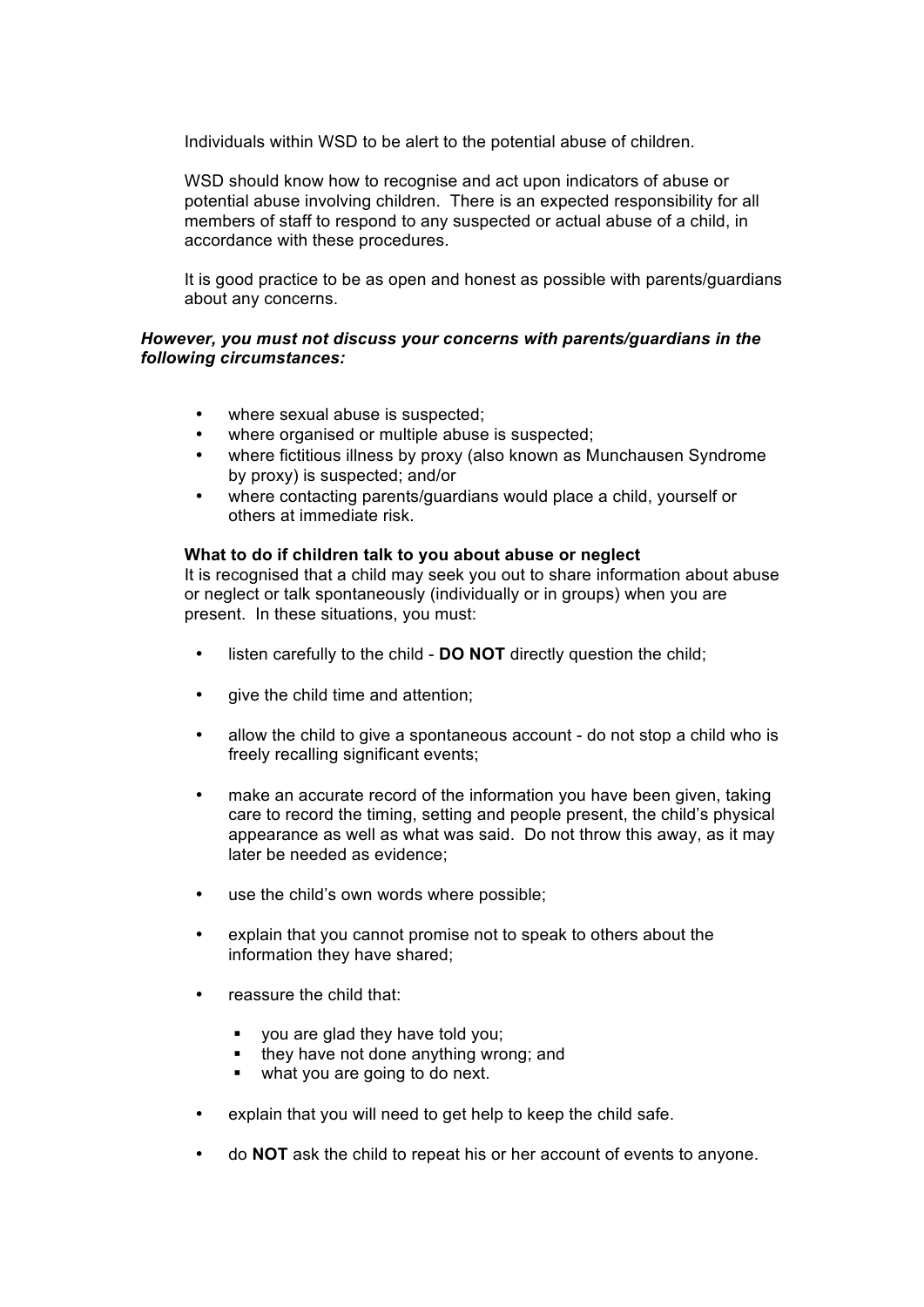#### 3. **Consulting about your concern**

The purpose of consultation is to discuss your concerns in relation to a child and decide what action is necessary.

You may become concerned about a child who has not spoken to you, because of your observations of, or information about that child.

It is good practice to ask a child why they are upset or how a cut or bruise was caused or respond to a child wanting to talk to you. This practice can help clarify vague concerns and result in appropriate action.

If you are concerned about a child, you must share your concerns. Initially, you should talk to one of the people designated as responsible for child protection within WSD.

## *At WSD, this is Megan Christie or Beckie Lang. If either person is implicated in the concerns, you should discuss your concerns directly with Children's Services.*

You should consult externally with Children's Services in the following circumstances:

- when you remain unsure after internal consultation as to whether child protection concerns exist;
- when there is a disagreement as to whether child protection concerns exist;
- when you are unable to consult promptly (or at all) with your designated internal contact for child protection; and/or
- when the concerns relate to any member of the organising committee.

Consultation is not the same as making a referral but should enable a decision to be made as to whether a referral to Children's Services or the Police should progress.

#### 4. **Making a referral**

A referral involves giving Children's Services or the Police information about concerns relating to an individual or family, in order that enquiries can be undertaken by the appropriate agency, followed by any necessary action.

In certain cases, the level of concern will lead straight to a referral, without external consultation being necessary.

Parents/guardians should be informed if a referral is being made, except in the circumstances outlined above.

However, inability to inform parents for any reason should not prevent a referral being made. It would then become a joint decision with Children's Services about how and when the parents should be approached and by whom.

**If your concern is about abuse or risk of abuse from someone not known to the child or child's family, you should make a telephone referral directly to the Police and consult with the parents.**